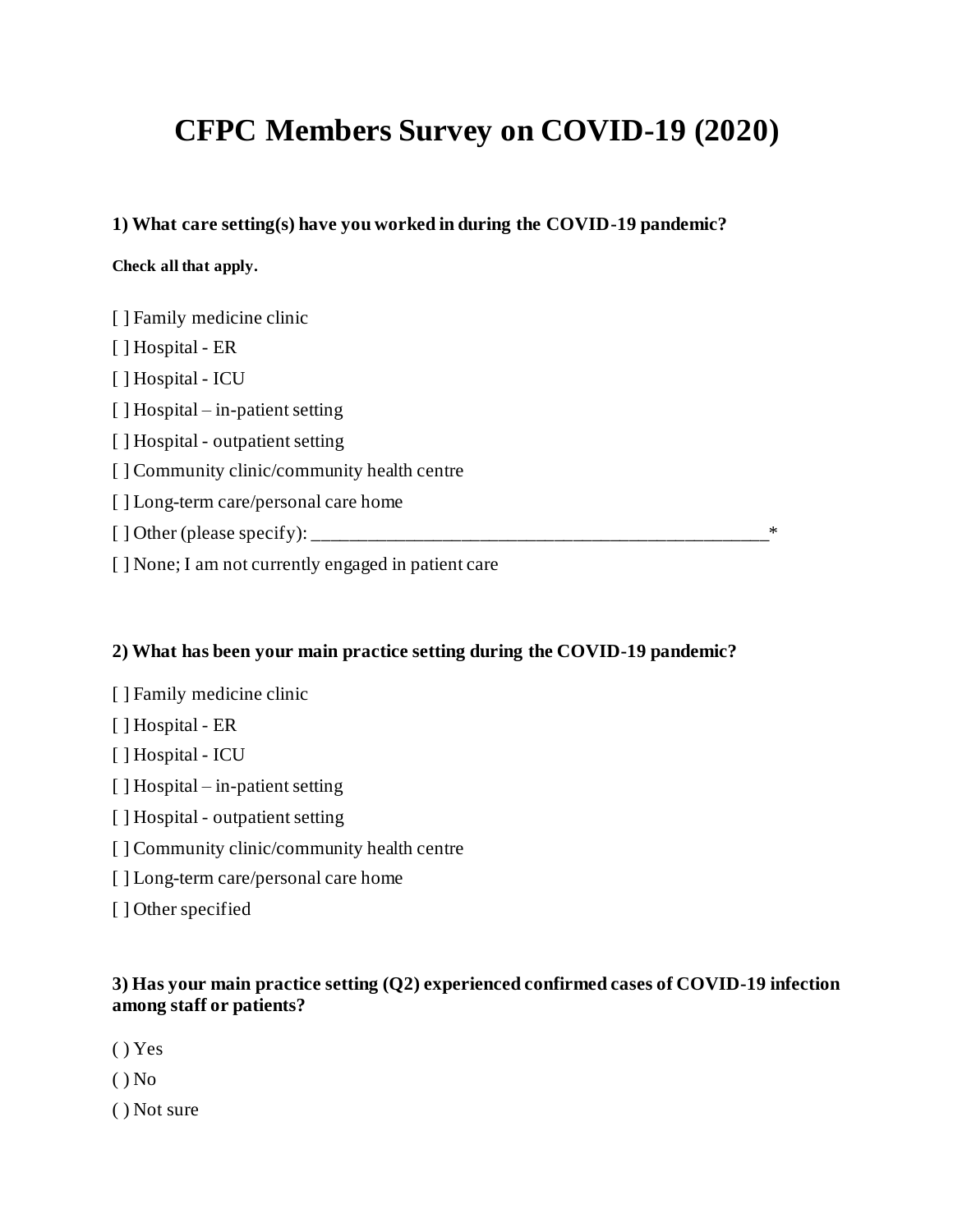#### **4) Please indicate which groups in your practice have confirmed COVID-19 infection.**

#### **Check all that apply.**

[ ] Physicians

[ ] Other clinical staff (e.g., nurses, physician assistant)

[] Non-clinical staff (e.g., reception, cleaning staff)

[ ] Patients

[ ] Other (please specify): \_\_\_\_\_\_\_\_\_\_\_\_\_\_\_\_\_\_\_\_\_\_\_\_\_\_\_\_\_\_\_\_\_\_\_\_\_\_\_\_\_\_\_\_\_\_\_\_\_\*

#### **5) Please describe your personal experience with COVID-19.**

#### **Check all that apply.**

- [] I've been tested and/or assessed for COVID-19.
- [ ] I've tested positive for COVID-19.
- [ ] I have COVID 19 and remain symptomatic.
- [ ] I've fully recovered from COVID-19.
- [] I've self-isolated (self-quarantined) due to illness, close contact, travel, or other reasons
- [] I've returned to work after having had COVID-19.
- [] Members of my household have, or have had, COVID-19.
- [ ] None of the above

#### **6) Have you made any of the following practice changes in your main practice setting (Q2) due to COVID-19?**

#### **Check all that apply.**

- [ ] Screening patients for COVID-19
- [ ] Administering the COVID-19 antigen test
- [ ] Implementing new virtual care services by telephone, video, email, and/or text messaging
- [  $\vert$  Contacting patients at their homes, by phone, email or other communications
- [ ] Triaging patients while they are outside the clinic or building
- [ ] Directing people with confirmed/suspected diagnoses of COVID-19 to alternative facilities
- [ ] Creating restricted areas for people with confirmed/suspected diagnoses of COVID-19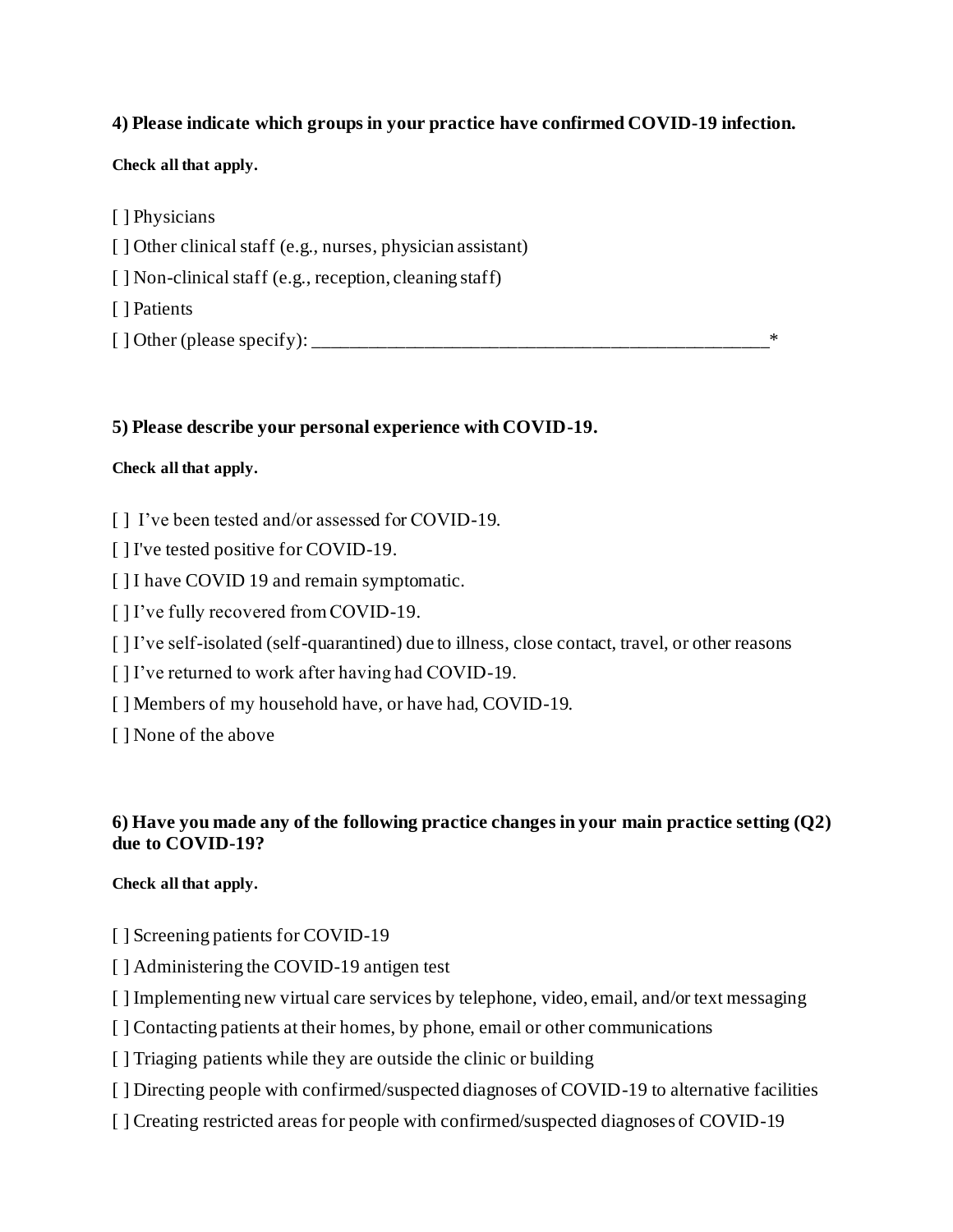[ ] Limiting or eliminating access for patients' accompanying family, friends, and/or visitors

[] Altering patient waiting arrangements (e.g., patients wait outside, increased space between seats)

[ ] Increasing the cleaning and sterilization of space and equipment

[] Limiting the number of staff who come in contact with people who have confirmed/suspected diagnoses of COVID-19

[ ] Increasing the use of personal protective equipment (PPE)

[ ] Using PPE for all direct contact with patients and long-term care residents

[ ] Taking steps to ensure patients with chronic conditions continue to receive care

[ ] Other (please specify): \_\_\_\_\_\_\_\_\_\_\_\_\_\_\_\_\_\_\_\_\_\_\_\_\_\_\_\_\_\_\_\_\_\_\_\_\_\_\_\_\_\_\_\_\_\_\_\_\_\*

[ ] None of the above

## **7) With respect to your main practice setting (Q2), describe the population primarily served by you in your practice.**

- ( ) Urban/suburban
- ( ) Small town
- ( ) Rural
- ( ) Geographically isolated/remote
- ( ) Cannot identify a primary geographic population

## **8) How has COVID-19 affected your overall workload?**

\_\_\_\_\_\_\_\_\_\_\_\_\_\_\_\_\_\_\_\_\_\_\_\_\_\_\_\_\_\_\_\_\_\_\_\_\_\_\_\_\_\_\_\_\_\_\_\_\_\*

- ( ) Increased practice hours and/or patient visits (please note by what percentage):
- ( ) Reduced practice hours and/or patient visits (please note by what percentage):

( ) Experienced no change

#### **9) Describe how your practice setting(s) has/have changed due to COVID-19.**

#### **Check all that apply.**

- [ ] Started work in a new setting
- [ ] Stopped work in a usual practice setting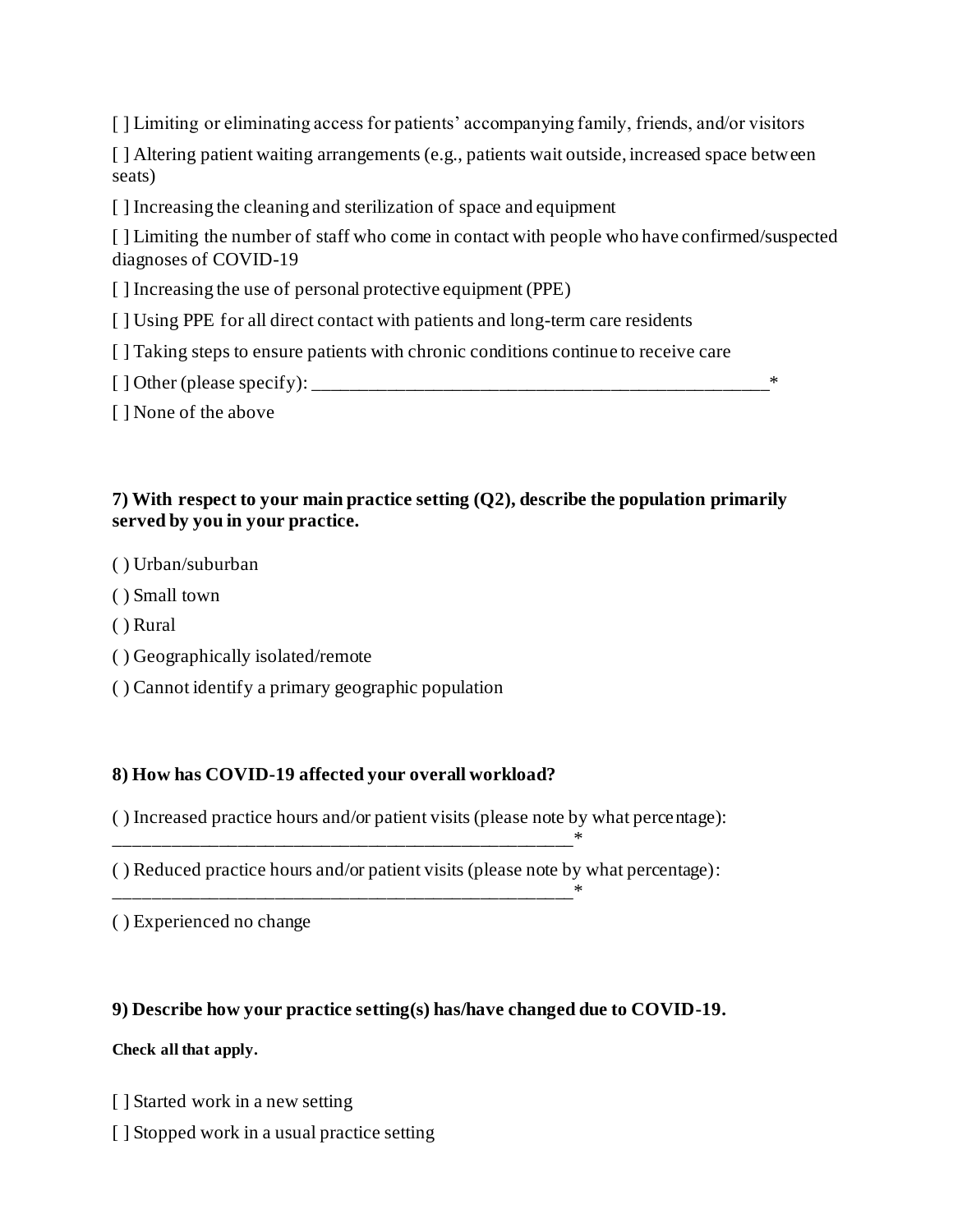[ ] Closed practice [ ] Re-entered practice from retirement [ ] Not applicable

#### **10) Please specify which setting(s) you started working in due to COVID-19.**

#### **Check all that apply.**

[ ] Family medicine clinic [ ] Hospital - ER [ ] Hospital - ICU [ ] Hospital – in-patient setting [ ] Hospital - outpatient setting [ ] Community clinic/community health centre [] Long-term care/personal care home [ ] Other (please specify): \_\_\_\_\_\_\_\_\_\_\_\_\_\_\_\_\_\_\_\_\_\_\_\_\_\_\_\_\_\_\_\_\_\_\_\_\_\_\_\_\_\_\_\_\_\_\_\_\_\*

#### **11) Please specify which setting(s) you stopped working in due to COVID-19.**

#### **Check all that apply.**

[ ] Family medicine clinic [ ] Hospital - ER [ ] Hospital - ICU [ ] Hospital – in-patient setting [ ] Hospital - outpatient setting [ ] Community clinic/community health centre [ ] Long-term care/personal care home [ ] Other (please specify): \_\_\_\_\_\_\_\_\_\_\_\_\_\_\_\_\_\_\_\_\_\_\_\_\_\_\_\_\_\_\_\_\_\_\_\_\_\_\_\_\_\_\_\_\_\_\_\_\_\*

## **12) Approximately what percentage of your office visits/contacts in the past week were handled through face-to-face encounters?**

Please enter zero if none!

\_\_\_\_\_\_\_\_\_\_\_\_\_\_\_\_\_\_\_\_\_\_\_\_\_\_\_\_\_\_\_\_\_\_\_\_\_\_\_\_\_\_\_\_\_\_\_\_\_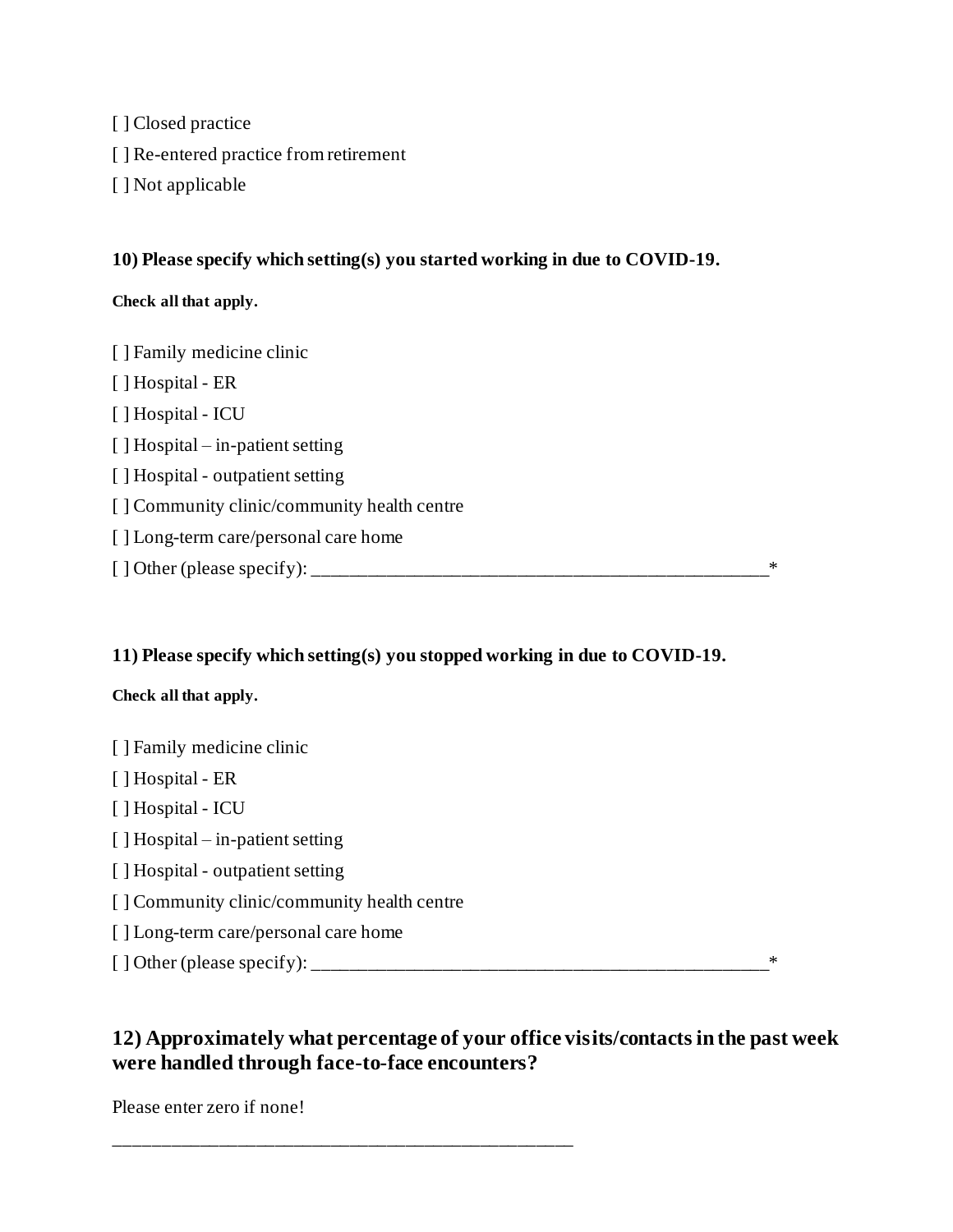## **13) Approximately what percentage of your office visits/contacts in the past week were handled through virtual care?**

Please enter zero if none!

**14) Please describe what percentages of your virtual care encounters in the past week were handled through each medium.**

|                              | <b>None</b><br>$(0\%)$ | Few<br>(less<br>than<br>20% | <b>Some</b><br>$(21 -$<br>49% | <b>Most</b><br>(more<br>than<br>$50\%$ | <b>Unsure</b>      |
|------------------------------|------------------------|-----------------------------|-------------------------------|----------------------------------------|--------------------|
| Video                        | $\left( \right)$       | $\left( \ \right)$          | $\left( \right)$              | $\left( \ \right)$                     | $\left( \ \right)$ |
| Telephone<br>visits          | $\left( \right)$       | $\left( \ \right)$          | $\left( \ \right)$            | $\left( \ \right)$                     | $\left( \ \right)$ |
| Email                        | $\left( \ \right)$     | $\left( \ \right)$          | $\left( \ \right)$            | $\left( \right)$                       | $\left( \ \right)$ |
| Text<br>messaging            | $\left( \ \right)$     | $\left( \ \right)$          | $\left( \ \right)$            | $\left( \ \right)$                     | $\left( \ \right)$ |
| Other<br>(please<br>specify) | $\left( \ \right)$     | $\left( \ \right)$          | $\left( \right)$              | $\left( \ \right)$                     | $\left( \ \right)$ |

\_\_\_\_\_\_\_\_\_\_\_\_\_\_\_\_\_\_\_\_\_\_\_\_\_\_\_\_\_\_\_\_\_\_\_\_\_\_\_\_\_\_\_\_\_\_\_\_\_

\_\_\_\_\_\_\_\_\_\_\_\_\_\_\_\_\_\_\_\_\_\_\_\_\_\_\_\_\_\_\_\_\_\_\_\_\_\_\_\_\_\_\_\_\_\_\_\_\_

## **15) Please specify what other media you are using to provide virtual care:**

**16) Are you aware of any new fee codes or other reimbursement programs that cover virtual care services?**

( ) Yes

 $()$  No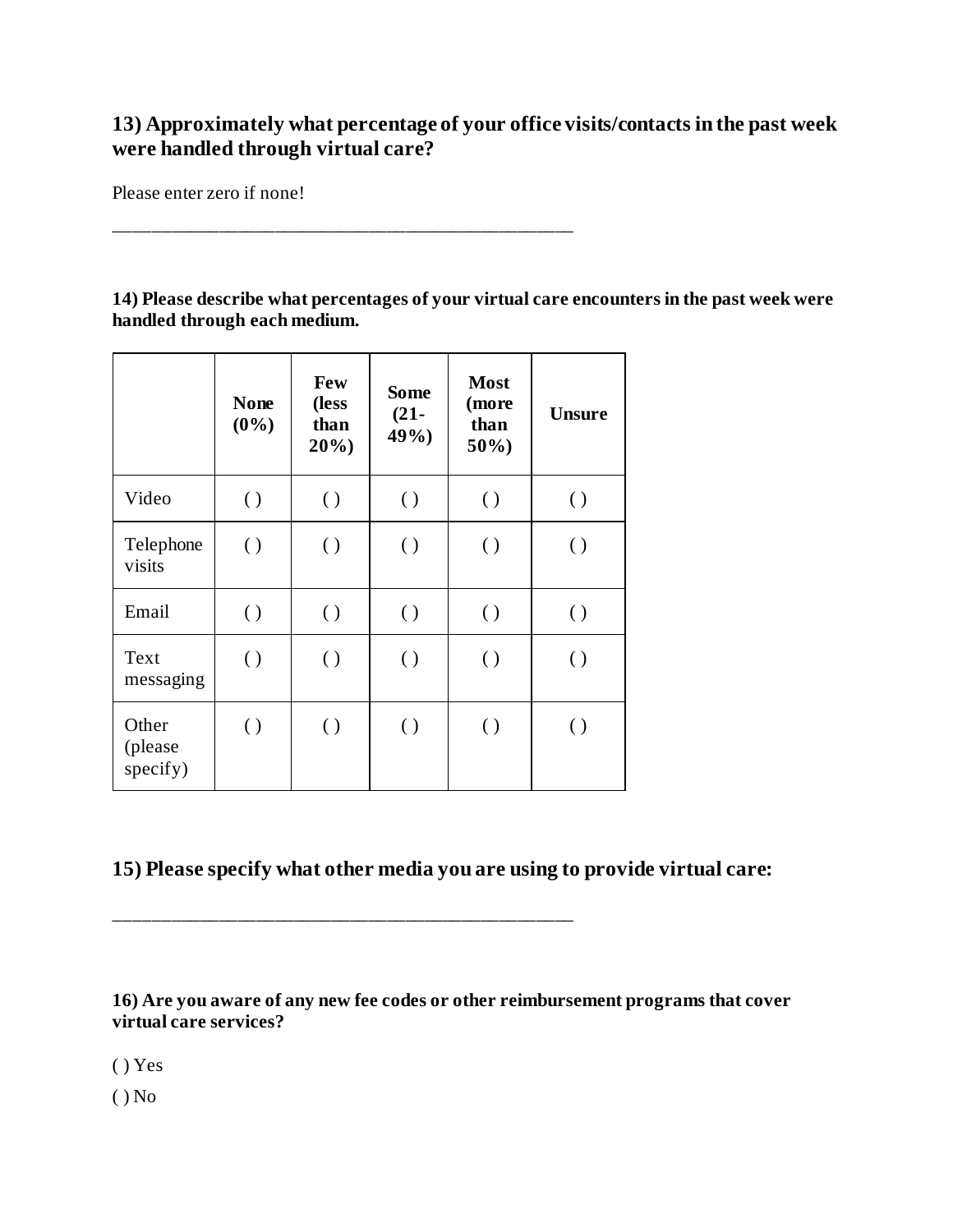#### **17) Are you using these methods of reimbursement?**

- ( ) Yes
- ( ) No, but I am planning to do so
- ( ) No
- ( ) Not sure

## **18) How do you think virtual care will affect your practice financially?**

**I expect…**

- ( ) Significant financial benefit
- ( ) Slight financial benefit
- ( ) Neither a benefit nor a loss
- ( ) Slight financial loss
- ( ) Significant financial loss
- ( ) Uncertain or don't know
- $( )$  N/A I do not provide virtual care

|                                                                           | Not at all<br>concerned | <b>Slightly</b><br>concerned | <b>Somewhat</b><br>concerned | <b>Moderately</b><br>concerned | <b>Extremely</b><br>concerned | <b>Not</b><br>sure |  |
|---------------------------------------------------------------------------|-------------------------|------------------------------|------------------------------|--------------------------------|-------------------------------|--------------------|--|
| Lack of PPE                                                               | $\left( \ \right)$      | $\left( \ \right)$           | $\left( \ \right)$           | $\left( \ \right)$             | $\left( \ \right)$            |                    |  |
| <b>Difficulties</b><br>related to<br>COVID-19<br>antigen testing          | $\left( \ \right)$      | $\left( \ \right)$           | $\left( \ \right)$           | $\left( \ \right)$             | $\left( \ \right)$            |                    |  |
| My risk of<br>exposing others<br>(e.g., family<br>members) to<br>COVID-19 |                         | $\left( \right)$             | $\left( \ \right)$           | $\left( \ \right)$             | $\left( \ \right)$            |                    |  |

#### **19) Please rate your level of concern about each of the following issues related to COVID-19.**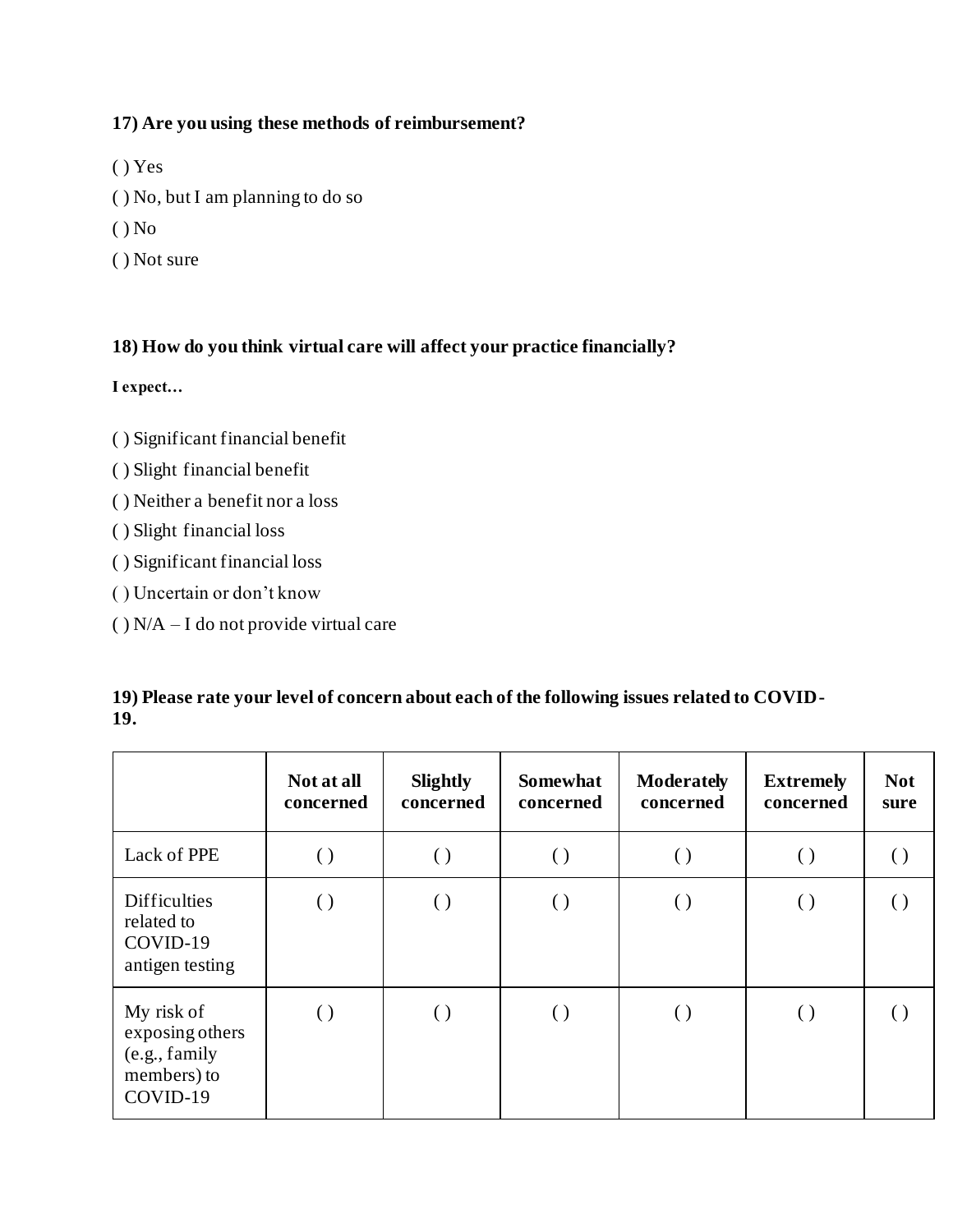| My risk of being<br>exposed to<br>COVID-19                                     | $\left( \right)$   | $\left( \right)$   | $\left( \right)$   | $\left( \right)$   | $\left( \right)$   | $\left( \right)$   |
|--------------------------------------------------------------------------------|--------------------|--------------------|--------------------|--------------------|--------------------|--------------------|
| Poor<br>remuneration for<br>virtual care                                       | $\left( \right)$   | $\left( \right)$   | $\left( \right)$   | $\left( \ \right)$ | $\left( \right)$   | $\left( \right)$   |
| Patients'<br>emotional/mental<br>stress                                        | $\left( \ \right)$ | $\left( \right)$   | $\left( \right)$   | $\left( \ \right)$ | $\left( \right)$   | $\left( \right)$   |
| Lost revenue due<br>to fewer patient<br>visits                                 | ( )                | $\left( \ \right)$ | $\left( \ \right)$ | $\left( \ \right)$ | $\left( \ \right)$ | $\left( \ \right)$ |
| Reduced contact<br>with patients for<br>concerns not<br>related to<br>COVID-19 | $\left( \right)$   | $\left( \ \right)$ | $\left( \right)$   | $\left( \ \right)$ | $\left( \right)$   | $\left( \right)$   |
| Access to<br>practice<br>information and<br>support to deal<br>with COVID-19   | $\left( \ \right)$ | $\left( \ \right)$ | $\left( \ \right)$ | $\left( \ \right)$ | $\left( \right)$   | $\left( \ \right)$ |
| Too much<br>incoming<br>information<br>about COVID-19                          | $\left( \right)$   | $\left( \ \right)$ | $\left( \right)$   | $\left( \right)$   | $\left( \right)$   | $\left( \right)$   |
| Other (please<br>specify)                                                      | $\left( \ \right)$ | $\left( \ \right)$ | $\left( \ \right)$ | $\left( \right)$   | $\left( \ \right)$ | $\left( \ \right)$ |

## **20) Please specify your other concern(s).**

\_\_\_\_\_\_\_\_\_\_\_\_\_\_\_\_\_\_\_\_\_\_\_\_\_\_\_\_\_\_\_\_\_\_\_\_\_\_\_\_\_\_\_\_\_\_\_\_\_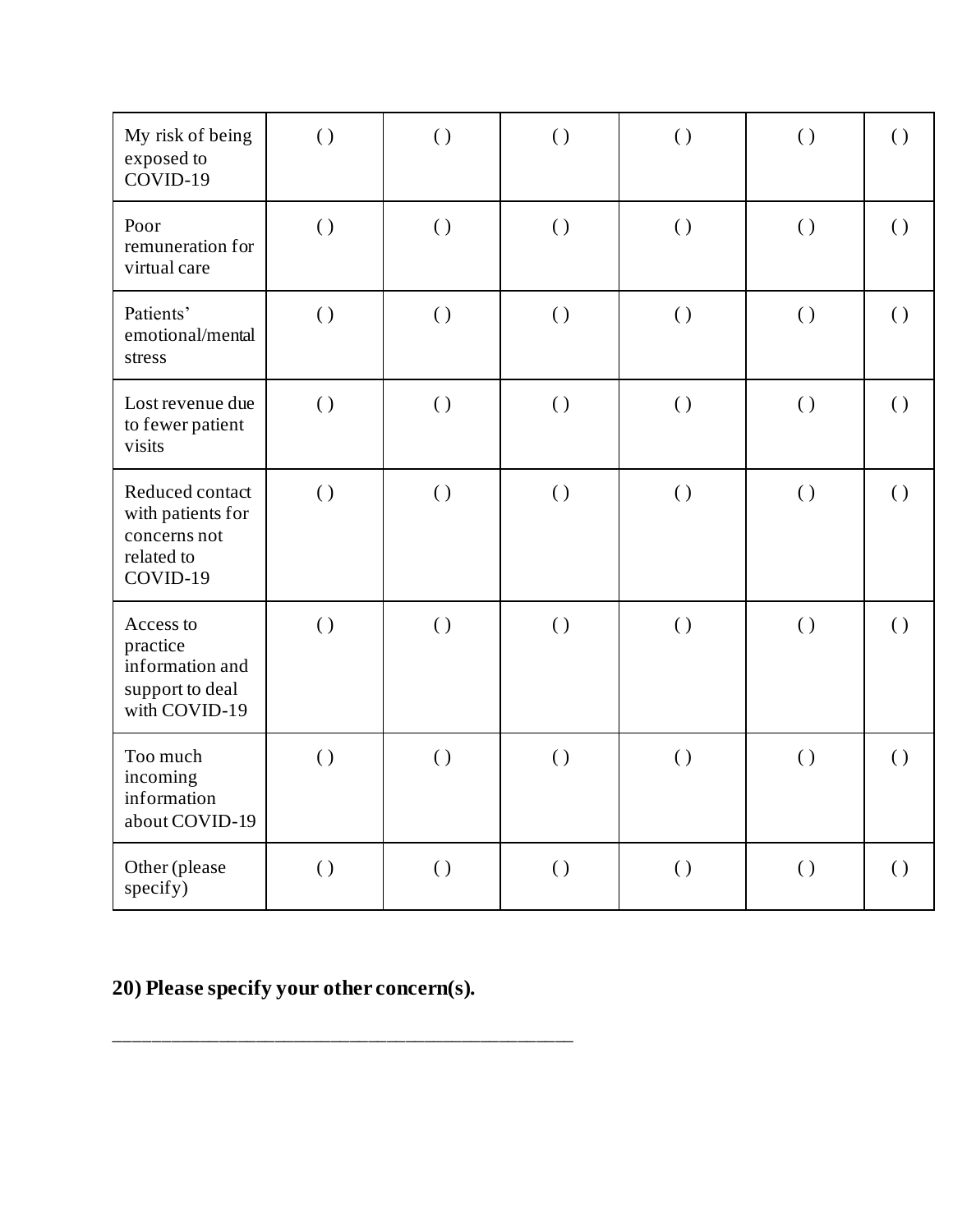#### **21) How would you describe your sense of well-being/personal wellness during the COVID-19 pandemic?**

( ) I feel the best I've ever felt and at the top of my game professionally and personally

- ( ) Generally I feel pretty good, but there are trying days
- ( ) I'm neither excited nor exhausted; I have a job to do
- ( ) Exhausted but coping—I still derive meaning from my work
- ( ) Burned out and am thinking of, or have taken, a break from work

#### **22) How are you remunerated for your professional practice?**

#### **Check all that apply.**

| [] Fee-for-service                |   |
|-----------------------------------|---|
| [ ] Salary                        |   |
| [] Capitation                     |   |
| [ ] Sessional/per diem/hourly     |   |
| [ ] Service contract              |   |
| [] Incentives and premiums        |   |
| $\lceil$ Other (please specify):: | ∗ |

#### **23) How would you rate the communications and resources that the College of Family Physicians of Canada has provided during the COVID-19 pandemic?**

- ( ) Not helpful at all
- ( ) Slightly helpful
- ( ) Somewhat helpful
- ( ) Very helpful
- ( ) Extremely helpful
- ( ) N/A have not used CFPC resources